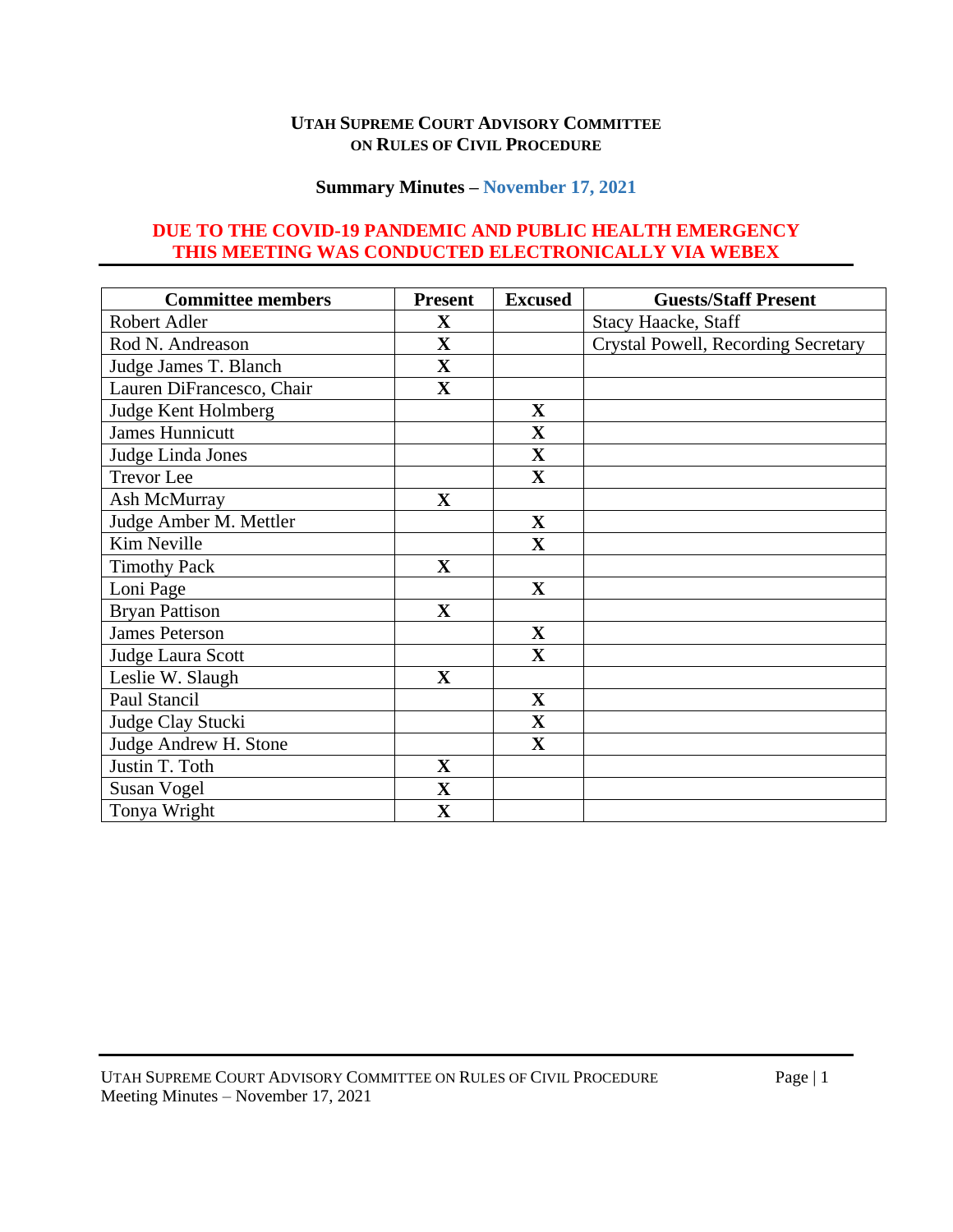#### **(1) MEMBER INTRODUCTIONS**

The meeting started at 4:12 p.m. after forming a quorum. Ms. Lauren DiFrancesco welcomed the Committee and new committee member Ms. Tonya Wright.

## **(2) APPROVAL OF MINUTES**

Ms. DiFrancesco asked for approval of the minutes subject to minor amendments noted by the minutes subcommittee. Mr. Leslie Slaugh moved to adopt the minutes as amended; Justin Toth seconded. The minutes were approved unanimously.

# **(3) SUPREME COURT MEETING UPDATE**

Ms. DiFrancesco reported on her meeting with the Supreme Court. Mr. Tim Pack, Judge Clay Stucki, Ms. Susan Vogel, Mr. Leslie Slaugh were reappointed to the Committee. Ms. DiFrancesco announced the appointment of Ms. Tonya Wright, a licensed legal practitioner. Ms. Wright introduced herself and shared a little of her background.

The Supreme Court welcomes the new subcommittee project chaired by Judge Stone on the classification of records and other rules that could be moved from the Rules of Judicial Administration to the Rules of Civil Procedure. Ms. DiFrancesco passed on more specific feedback directly to the subcommittee.

# **(4) RULE 5 AND SELF- HELP FORMS**

Ms. Stacy Haacke reported on Rule 5 and noted that the Self-Help Center has concerns about the timing of the rule being implemented and the effect that could have on the work that is already underway to revise the forms pursuant to amendments in Rule 10. They suggested an effective date of May 2022 to avoid the forms quickly becoming non-compliant between the Rule 10 updates and the prospective Rule 5 updates. Ms. Haacke noted that Rule is still out for public comment. Ms. DiFrancesco noted that rules go into effect either November 1 or May 1 and asked if anyone disagreed with the Rule being on the May 1 track. The committee agreed.

# **(5) LEGAL COMMUNITY REQUESTS—RULE 4**

Ms. Stacy Haacke reported on a request from an attorney to make amendments to Rule 4 regarding a discrepancy between the language of the summons and default judgment language. Mr. Slaugh noted the federal rule has the same language and that the issue is not the rule but rather the form not being clear enough to comply with the rule. Ms. Vogel noted that self-represented parties do get upset when an automatic default is not entered when an answer is late; and noted that she likes the language of the rule that would say that the other party "may" request a default. Mr. Rob Alder noted that there is an inconsistency where one makes it mandatory and the other makes it discretionary